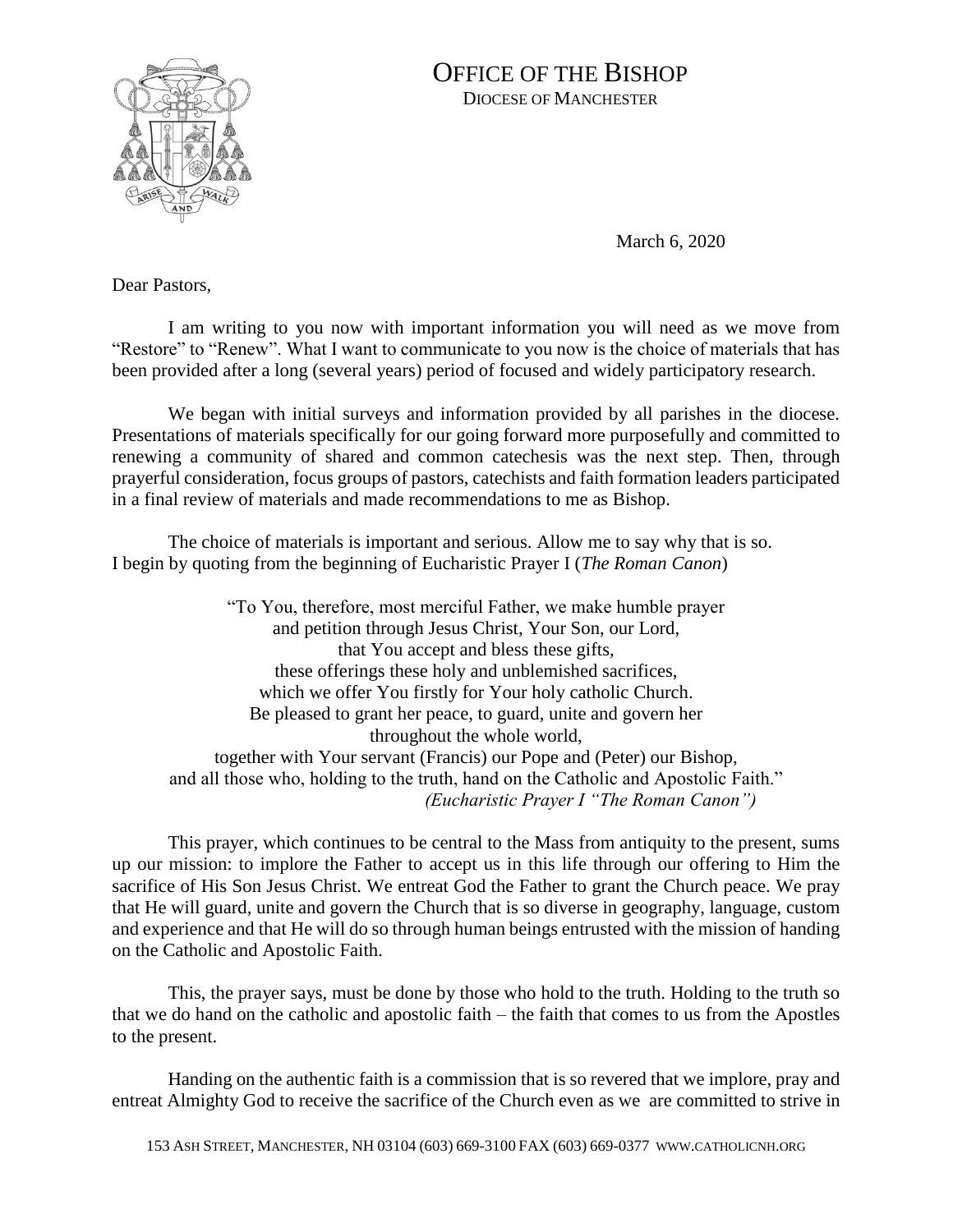our commission, through His help, to hand on the Catholic and Apostolic Faith. This is why the choice of materials is so important.

To hand on the Catholic and Apostolic Faith our materials must be reliably and authentically Catholic. They must be clear and understandable. They must lift up the religious imagination so that teacher and student, master and apprentice together are able to transcend the limits of what is visible in this world. Through word, art, music and engagement in prayer, we ought to be able to appreciate and enter into the holy mystery and majesty of God. Holding to the truth that inspires apostolic courage, saintly companionship and "a hope that does not disappoint" enables us to know what now is unseen will be revealed at last in heaven.

For Parish and Catholic School Faith Formation AND Sacrament Preparation with children and youth in grades K-8 and for Parish Family Faith Formation, the materials recommended to me by the final focus group of pastors, youth ministers, faith formation leaders, and catechists are the following:

Loyola Press

- *Christ Our Life* series for use in parish and school classroom faith formation
- *Finding God* series for use in Parish Whole Community and Family Faith Formation models

Sadlier Publishers

- *We Believe* series for use in parish and school classroom faith formation
- *Christ in Us* series for use in Parish Whole Community and Family Faith Formation models

Sophia Institute for Teachers

- *Spirit of Truth* series for use in parish and school classroom faith formation
- *A Family of Faith* series for use in Parish Family Faith Formation models

As mentioned above, I have accepted the recommendations that were made to me by the final focus group. Based upon their insights I am announcing that these three publishers' texts, then, are the only ones acceptable in our diocese. The choice for parish, Catholic School and home school going forward is limited to these. Whichever of the three you choose it MUST BE YOUR FOUNDATIONAL AND PREMIERE material. You must be using your chosen text by September 2021.

You may choose to augment or highlight certain aspects of your chosen text with other ancillary material that reflects the criteria made clear in this letter – authentically, reliably Catholic, etc.